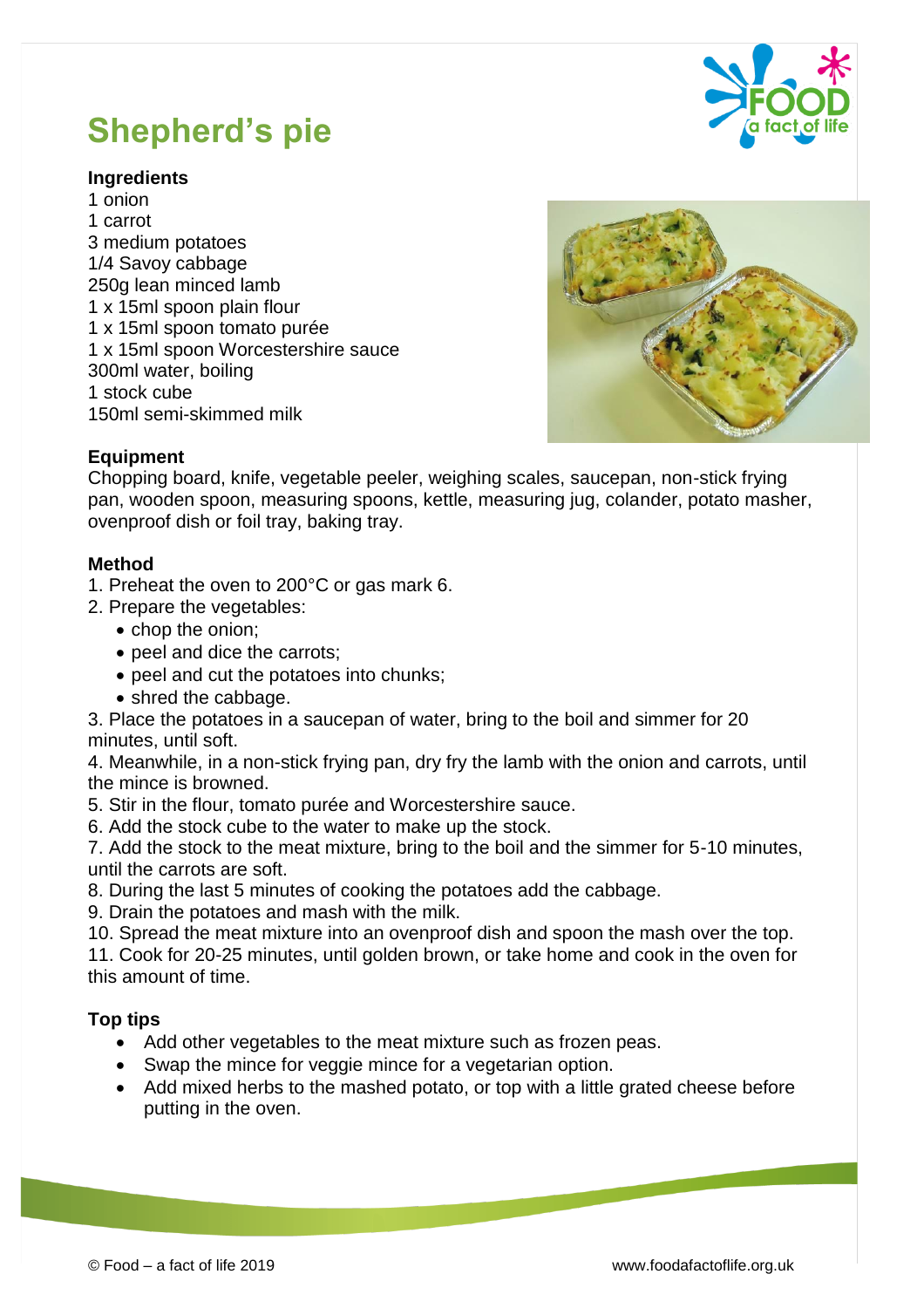# **Food skills**

- Weigh.
- Measure.
- Peel.
- Cut, chop, dice, trim.
- Fry.
- Stir.
- Simmer and boil.
- Drain.
- Mash.
- Layer.
- Bake.

This recipe is from the original Licence to Cook programme and is provided under the Open Government Licence.